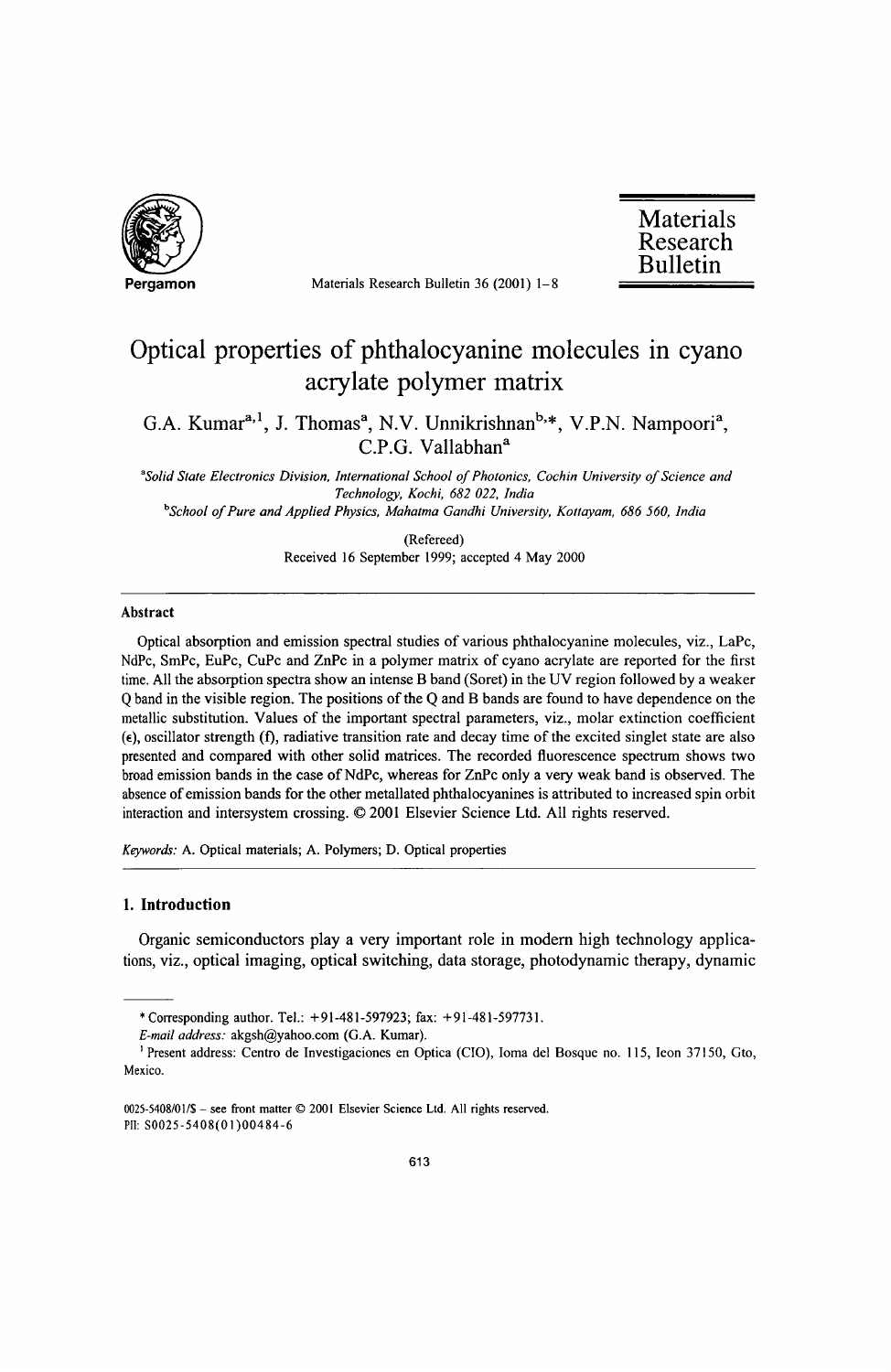holography, frequency mixing, harmonic generation and optical communication [1-4]. Among the organic semiconductors, phthalocyanines (Pc-s) are of special importance be· cause of their inexpensiveness, thermal and environmental stability, non-toxicity as well as its excellent optical and electronic properties. A combination of these features makes them an important class of photo-electronic materials for applications in various optoelectronic devices.

Ever since the discovery of Pc-s in 1907, a great deal of effort has been made to study the optical properties of Pc-s and associated compounds. Because of the very good optical absorption of these molecules in the UV -VIS region, there is considerable interest in the optical characterization of phthalocyanines in a variety of matrices. All these materials have very good absorption in the UV (300-400 nm, B band region) and VIS (600-700nm, Q band region) region. Values of the various optical parameters, viz., optical absorption coefficient, emission coefficient and decay time of these molecules are comparable with those of common laser dyes. All these optical parameters related to linear optical properties together with the four level electronic band structures of these molecules favor them as suitable candidates for applications in optical amplifiers. Absorption spectral studies of free as well as metallated Pc-s have been reported in vapor phase [5,6], various solvents [7-10], thin films [11-14], crystals [15], and thermoplastic media [16]. Studies on the optical properties of phthalocyanines in solid matrices have barely been done except for some reports on thermoplastic media, viz., Styron, Tyril 767, and plexiglass [16]. Recently we have done an extensive investigation on the physical and optical properties of various rare earth and metal phthalocyanine doped borate glass matrices [17-19].

Solid hosts for lasing dyes are attractive alternatives to liquid dye lasers. The requirement of large volumes of organic solvents has limited the use of these lasers in some technical applications. As a result over the last decade there has been a renewed interest in the use of solid matrices containing lasing dyes, and significant advances have been made towards the development of practical tunable solid-state dye lasers [20]. Obvious technical advantages of using solid hosts for lasing dyes include compactness, manageability, lack of toxicity and flammability, and suppression of flow fluctuations, solvent evaporation, etc. Although both inorganic glasses and organic polymeric materials have been successfully used as host matrices for lasing dyes, polymers offer a number of advantages from both the technical and the economical point of view, including high optical homogeneity, better chemical compat· ibility with organic dyes, and control over medium polarity and viscosity in a way similar to a conventional solvent. In addition, relevant properties of these materials, such as free volume, molecular weight, and viscoelasticity can also be modified in a controlled way [21], providing desirable flexibility in the search for improved host material for lasing dyes.

Although dozens of polymers and their formations have been studied as active laser media, only a few polymers have been studied as host media for lasing dye, up to the present time. Of these polymers, polymethyl methacrylate (PMMA) is the most frequently used and most rewardingly studied, because it shows the best optical transparency in the visible and the relatively best laser-damage threshold. However, in polymer matrices both the lasing efficiency and photostability can be improved up to a certain point by controlled cross· linking of polymeric chains with a suitable difunctional monomer. Costela and co-workers  $[22–24]$  have conducted an elaborate study on the photophysical aspects of various laser dyes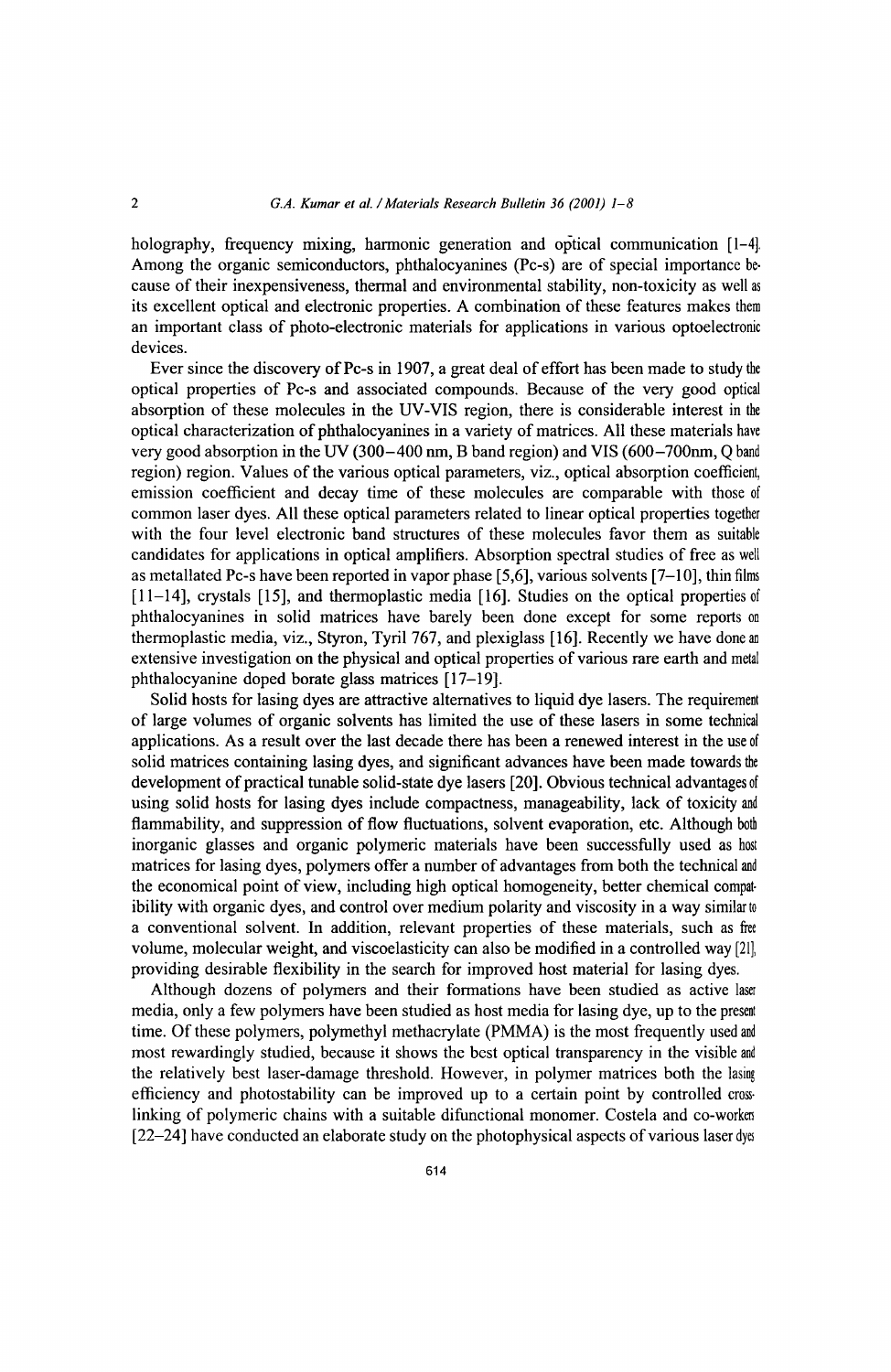

Fig. 1. Optical absorption spectrum of the polymer samples: a-LaPc, b-ZnPc, c-NdPc, d-EuPc, e-CuPc, f-SmPc.

such as Coumarine, Rh-6G, etc. with the aim of developing a powerful optical gain medium. However, to our knowledge, there is no report on the optical characterization of phthalocyanine molecules in PMMA matrices. The objective of this work was to study the optical absorption and emission spectra of metallated phthalocyanines in a polycyano acrylate matrix and to derive the important optical parameters, viz., molar extinction coefficient  $(\epsilon)$ , absorption cross-section  $(\sigma_a)$ , oscillator strength (f), radiative transition rate (K<sub>R</sub>), and radiative decay time of the excited singlet state  $(τ)$ .

#### **2. Experimental**

Samples of polycyano acrylate doped with phthalocyanines molecules are obtained by mixing appropriate quantities of Pc-s with the monomer cyano acrylate. Films of 0.3 mm thick were obtained by casting the monomer solution in between two glass plates and allowing it to polymerize. All the samples were greenish blue in color with good optical transparency. To simplify the optical measurements, all the samples were doped with  $4 \times$  $10^{-4}$ m/l of the Pc molecules. Absorption spectra of the samples were recorded using a spectrophotometer (Hitachi U2000) in the wavelength range 200-1100 nm. Emission spectra were recorded using a SPEX spectrofluorimeter with a wavelength resolution of  $\pm 0.2$  nm. All the measurements were taken at room temperature.

### 3. **Results and discussion**

Fig. 1 shows the absorption spectra of various Pc doped polymer matrices. The observed transitions, their spectral assignments and calculated optical constants are summarized in Table I. All the absorption spectra show an intense B band in the UV region followed by a comparatively weaker Q band. The molar extinction coefficient of the B band is found to be maximum in the SmPc doped sample. It should be noted that values of the molar extinction coefficient of both the Q and B bands in the present polymer matrix is comparatively smaller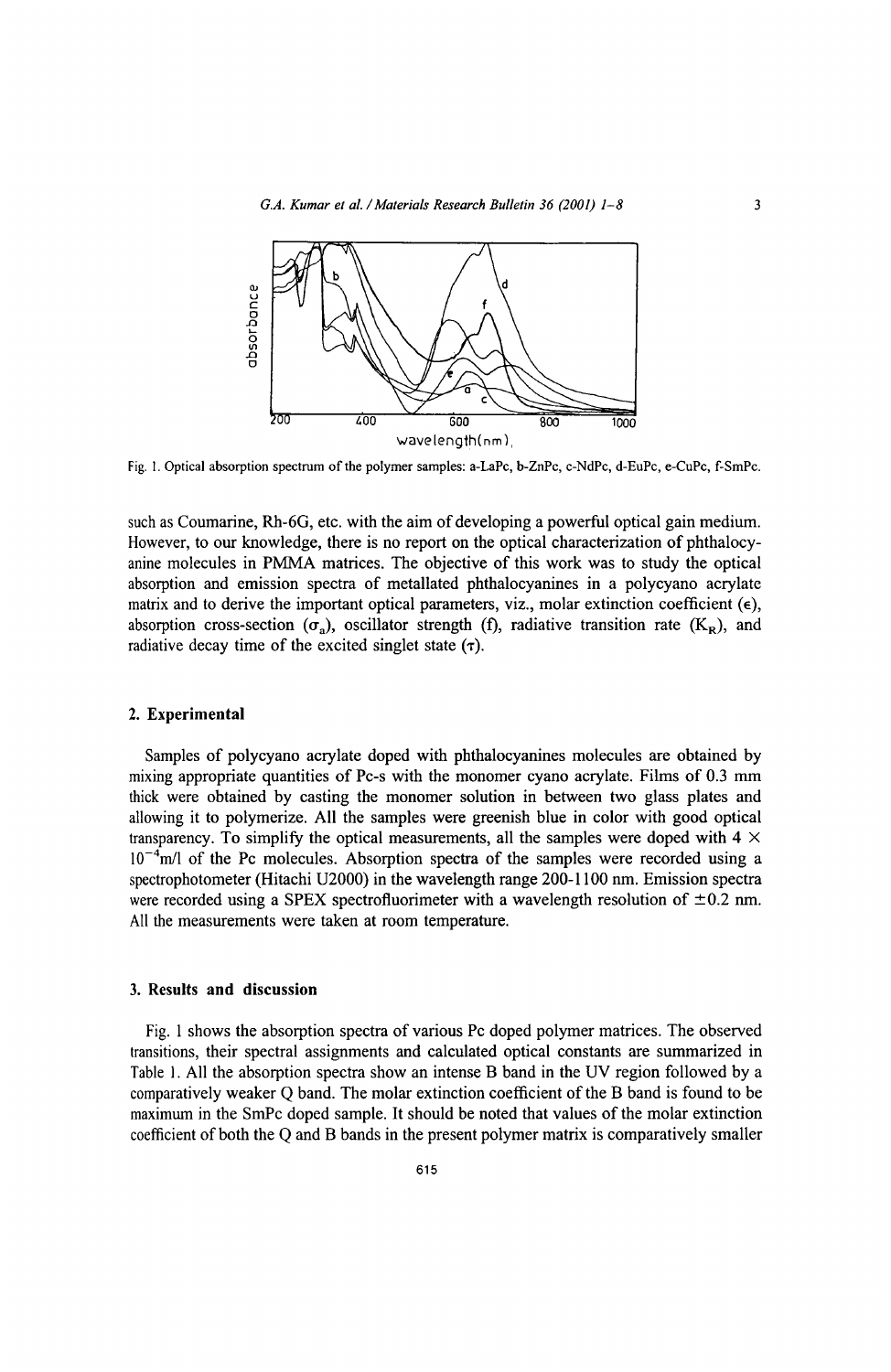Table I

Band assignments and calculated optical constants of phthalocyanine molecules in cyano acrylate polymer matrix

| $P_{\text{C-S}}$ | Wavelengths (nm) |                  |     | Molar extinction<br>coefficient $(104)$<br>$(mol/cm2)-1$ |         |         | Oscillator strength<br>(f) |         |      | Absorption<br>cross-section $\sigma$ .<br>$(10^{-18}$ cm <sup>2</sup> ) | Radiative<br>decay rate<br>$(K_R s^{-1})$ |
|------------------|------------------|------------------|-----|----------------------------------------------------------|---------|---------|----------------------------|---------|------|-------------------------------------------------------------------------|-------------------------------------------|
|                  | B                | $Q_{\mathbf{X}}$ | Q,  | B                                                        | $Q_{x}$ | $Q_{y}$ | $f_B$                      | $f_{x}$ | t,   |                                                                         | $(10^{10})$                               |
| LaPc             | 302              | 685              | 642 | 12.5                                                     | 1.8     | 2.2     | 3.7                        | 0.27    | 0.38 | 2.51                                                                    | 4.3                                       |
| NdPc             | 301              | 654              |     | 12.5                                                     | 3.0     |         | 3.6                        | 0.27    |      | 4.5                                                                     | 0.95                                      |
| EuPc             | 351              | 681              | 654 | 10.8                                                     | 10.8    | 10      |                            | 1.06    | 1.35 | 15.0                                                                    | 3.1                                       |
| SmPc             | 340              | 682              | 636 | 13.0                                                     | 7.7     | 6.0     | 1.8                        | 0.48    | 0.5  | 8.8                                                                     | 5.2                                       |
| ZnPc             | 306              | 700              | 600 | 12.5                                                     | 4.5     | 6.9     | 3.4                        | 0.49    | 1.03 | 10.4                                                                    | 1.6                                       |
| CuPc             | 295              | 727              | 624 | 10.0                                                     | 2.7     | 3.4     | 2.7                        | 0.37    | 0.42 | 5.0                                                                     | 1.8                                       |

than that of other reported solid matrices, viz., borate glasses [17-19] and thermoplastic media [16]. However the oscillator strength values of the Q bands in both the acrylate and borate glass matrices are comparable except in the case of SmPc and LaPc. Absorption cross sections of both the Q and B bands are found to be 10 times smaller than those of the borate matrix.

Both energy and oscillator strength of the Q band depend on the central metal ion and they can be used as a simple measure of the degree of interaction between the metal ion and the phthalocyanine  $\pi$  system. In the present systems the relative magnitudes of the oscillator strengths, as noted here, appear to be a complex function of atomic number, ionic radius, planarity and electronegativity effects. Fig. 2 shows the relationship between Q band energies and oscillator strengths of various Pc doped polymer matrices studied. From Fig. 2(a) and (b), it can be inferred that there is a strong interaction between metal ion and Pc  $\pi$ 



Fig. 2. (a) Variation of  $Q_x$  band energy with oscillator strength. (b) Variation of  $Q_y$  band energy with oscillator strength.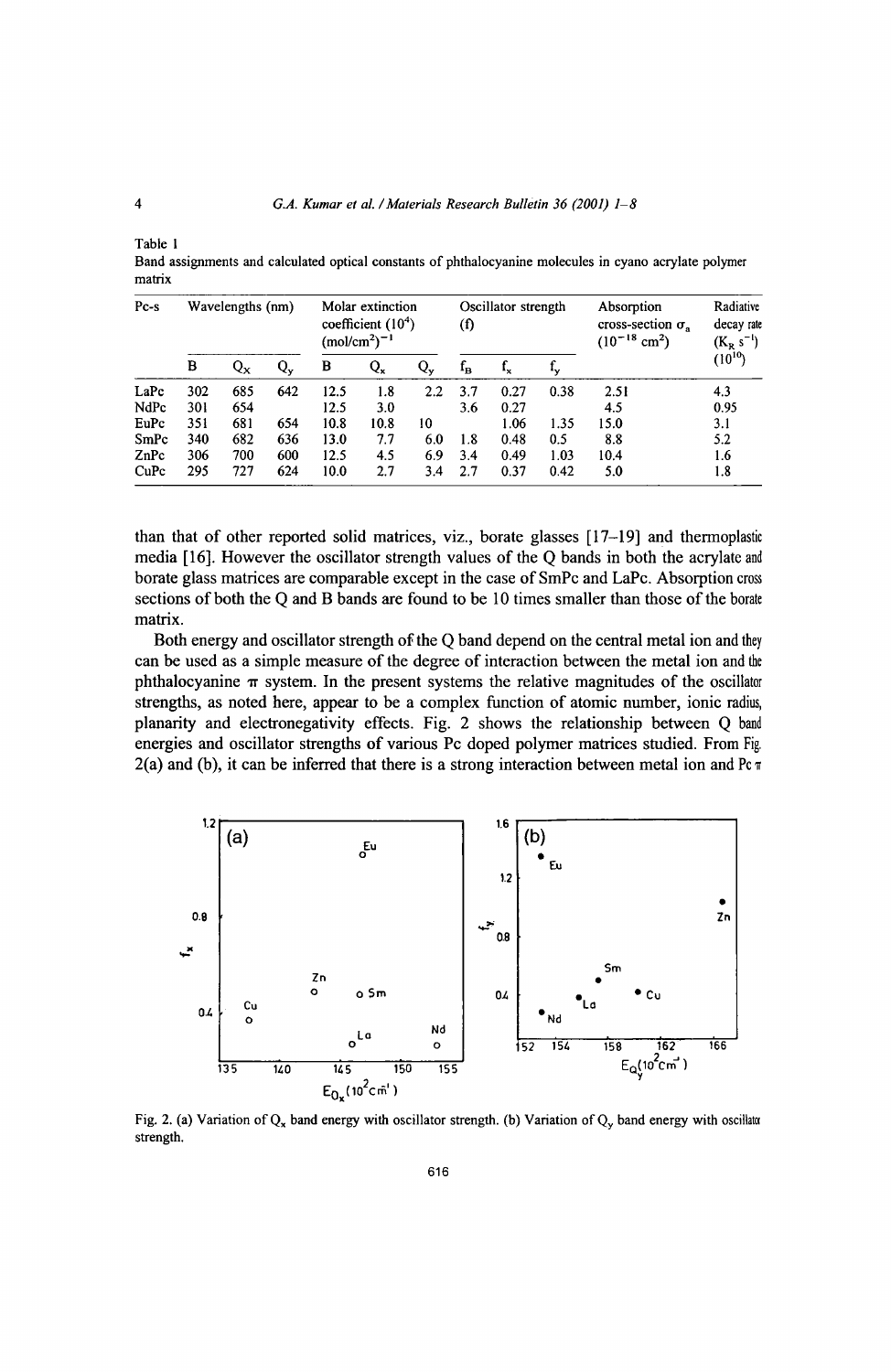

Fig. 3. Atomic number vs. band position.

system for EuPc, while the interaction is quite weak for NdPc. Further, the extent of interaction is controlled by a combination of several features, including the size of the metal ion, the geometry of Pc-s, and electrostatic and inductive effects [25]. Hence, Fig. 2 does not provide a satisfactory evidence for comparison of the relative efficiency with which the orbitals of the metal ion interact with the Pc- $\pi$  system.

The introduction of metal into the Pc molecule has a variable effect on the intensity and spacing but on the whole does not alter the general type. If the positions of the Q and B bands of each of the Pc in the present system are plotted against the atomic number of the metal as shown in Fig. 3, the values fall on a smooth curve, the displacement reaching a maximum with NdPc (At No. 60). In view of the fact that the tendency to form planar 4-coordinate compounds reaches its maximum with NdPc, it is possible that the magnitude of the shift in the absorption spectrum can be correlated with the strength of the coordinate links of the central metal ion.

The extent ofQ band splitting (Davidov's splitting) of various Pc-s in the present polymer matrix is graphically shown in Fig. 4. The graph does not show any linear relationship of the Davidov's splitting with the atomic number of the central metal ion. It can be seen that Davidov's splitting in the present system is maximum for ZnPc whereas it is least in EuPc. A comparison of the Davidov's splitting in the present polymer matrix with that of the borate glass matrix shows that the splitting in polymer matrix is comparatively larger than that of glassy matrix [17-19]. According to Davidov's theory the amount of splitting is a measure of the interaction energy between molecules having different site symrnetries. The bands split into as many components as there are non-transitionally equivalent molecules present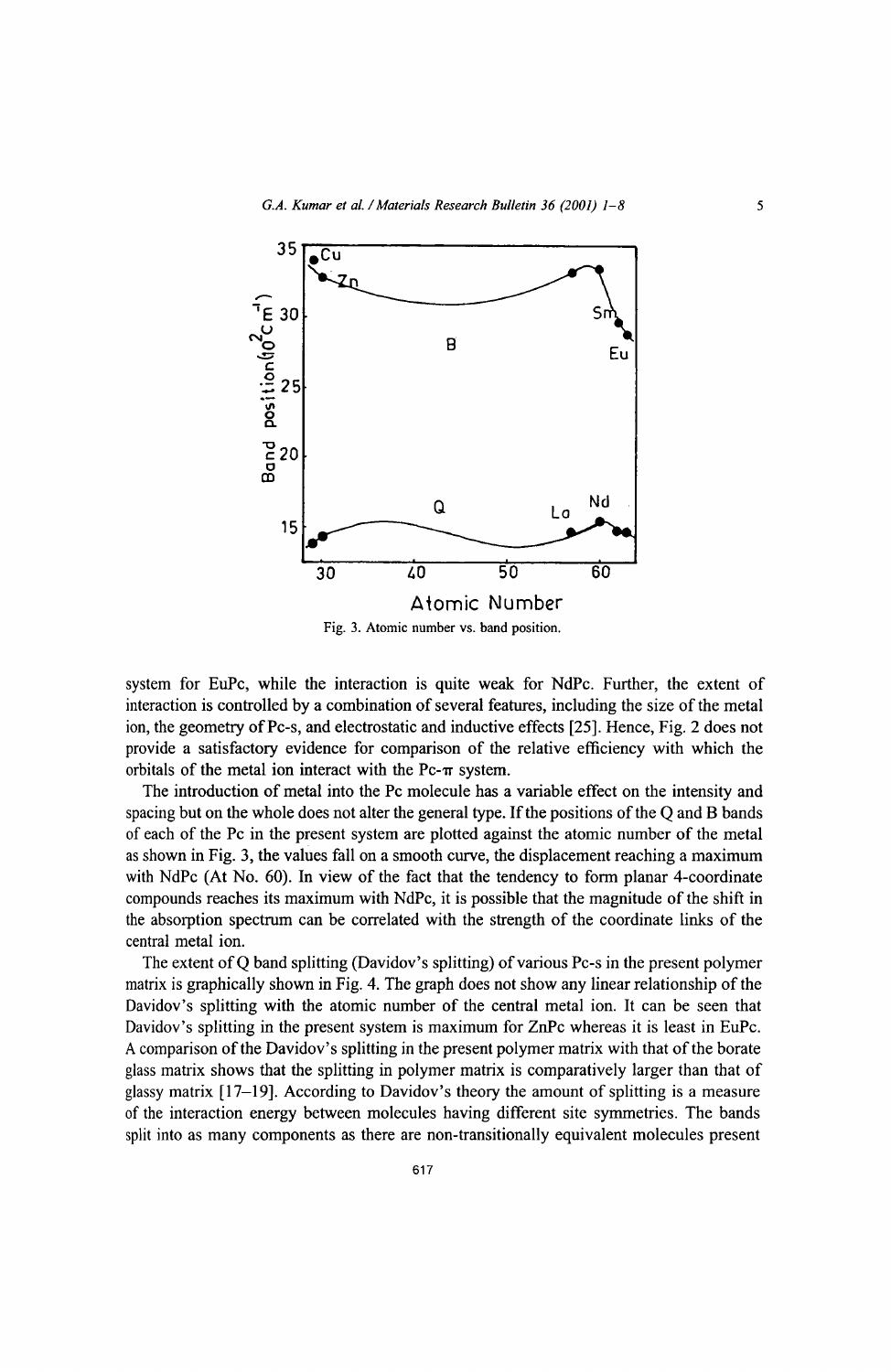

in the unit cell. Also there exists a correlation between the tendency of the central metal ion to form out of plane bonding and the magnitude of the Davidov's splitting [19].

The fluorescence spectra recorded show two broad bands at 681nm and 650nm for NdPc (Fig. 5a), whereas for ZnPc only a weak emission band is observed at 680 nm (Fig. 5b). The remaining Pc doped samples does not show any fluorescence. This is due to the increase in



Fig. 5. Emission spectrum of the Pc doped polymer samples: (a) NdPc, (b) ZnPc.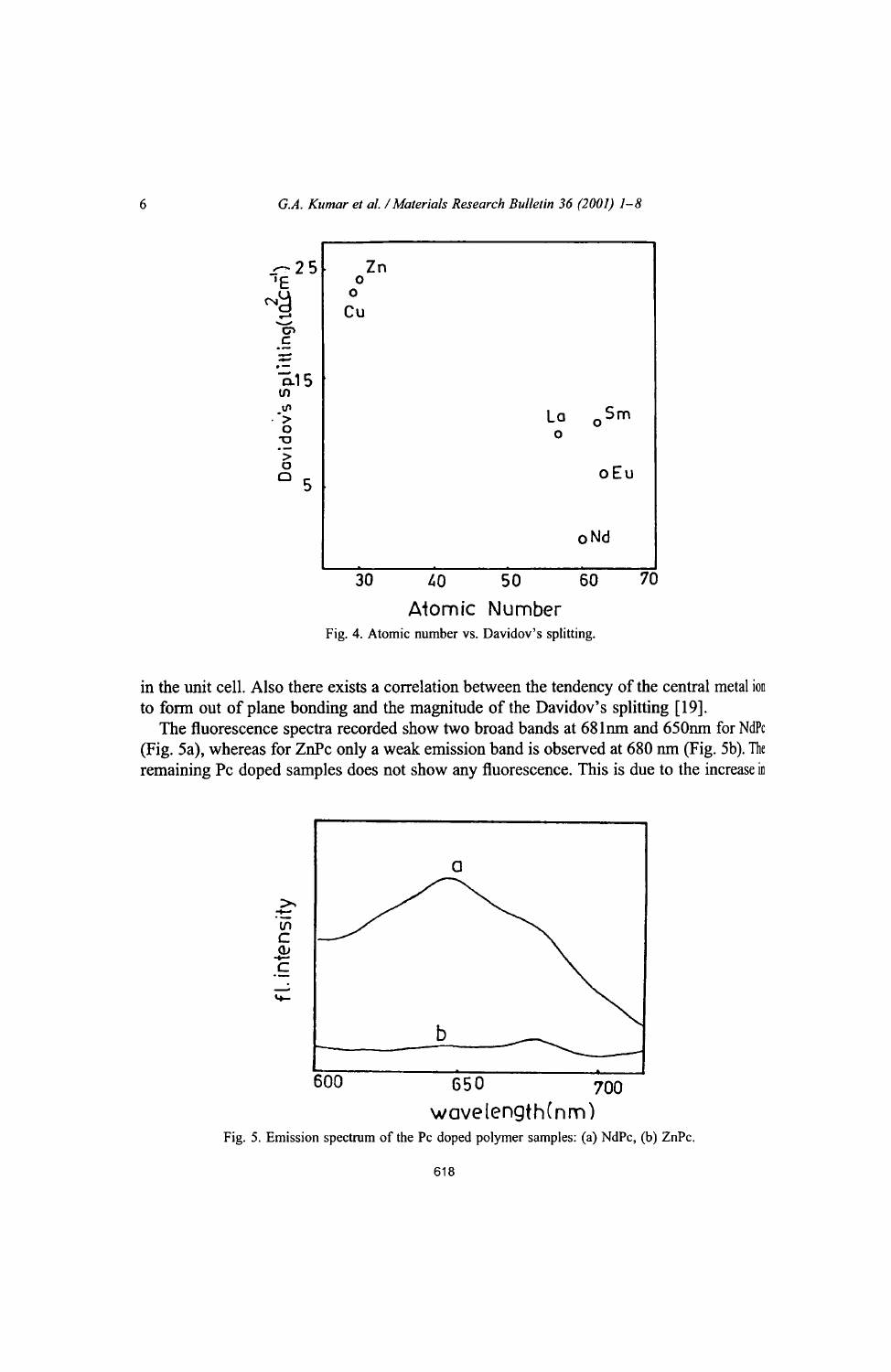the atomic number of the metal ions, which leads to a strong overlapping of the orbital of the pyrrole ring and the metal ions. It should also be mentioned that the effects of increased electronegativity and, in particular, the ionic radius corresponding to an increase in atomic number of the central metal atom are found to quench the fluorescence, which is consistent with standard theories [25]. The oscillating electrons create an orbital magnetic moment, which couples with the spin of the electrons [26]. When the ionic radius of the central metal atom increases, there should be a greater overlap between the pyrrole nitrogen orbitals and those of the metal ion. This would tend to perturb the charge cloud even more with a consequent increase in the spin-orbit interaction. The effect of increased spin-orbit interaction is to considerably reduce the fluorescence intensity by converting them into a nonradiative part (through intersystem crossing). This accounts for the absence of fluorescence emission in the case of EuPc, LaPc and SmPc doped samples. The significance of the difference in the ionic radii of the various metal ions is closely related to the bonding and spin-orbital considerations of the metallated phthalocyanines. In the case of phthalocyanines, there would be a fairly uniform distribution of electron density in the vicinity of the pyrrole nitrogens. With the ionic radius, the bond distance between the metal ion and the four-pyrrole nitrogens could be shortened, enhancing the coupling mechanism. Thus, the pyrrole ring system in the Pc molecule would be moved closer towards the center of the ring system. The lack of emission in the CuPc sample can be accounted as arising out of the high electronegativity (19) of  $Cu^{2+}$  ion. Because of the increased electronegativity, an internal degradation mechanism could exhibit, which would allow drain off of excitation energy in a radiationless manner. Atomic number also has a negative effect on the emission properties of Pc molecules, but the extent of this is smaller than that arising out of the increase in electronegativity and ionic radius.

#### 4. Conclusions

The preparation and optical characterization of phthalocyanine doped cyano acrylate polymer matrix is reported for the first time. The recorded absorption spectra show very good absorption in the UV-VIS-NIR region. Compared to glassy and other plastic media, the absorption spectra of the phthalocyanine molecules in cyano acrylate matrix is characterized by a low value of molar extinction coefficient and absorption cross sections. The lack of fluorescence emission in the case of EuPc, LaPc and SmPc is attributed to increased ionic radius of the central metal atom, which in turn enhances the spin-orbit coupling and intersystem crossing. However, for CuPc, the high electronegativity value seems to suppress fluorescence.

## Acknowledgments

Authors are thankful to Prof. M.V. George, Head, Photochemistry Division, Regional Research Laboratory, Trivandrum for SPEX spectrofluorimeter facility. Authors are partic